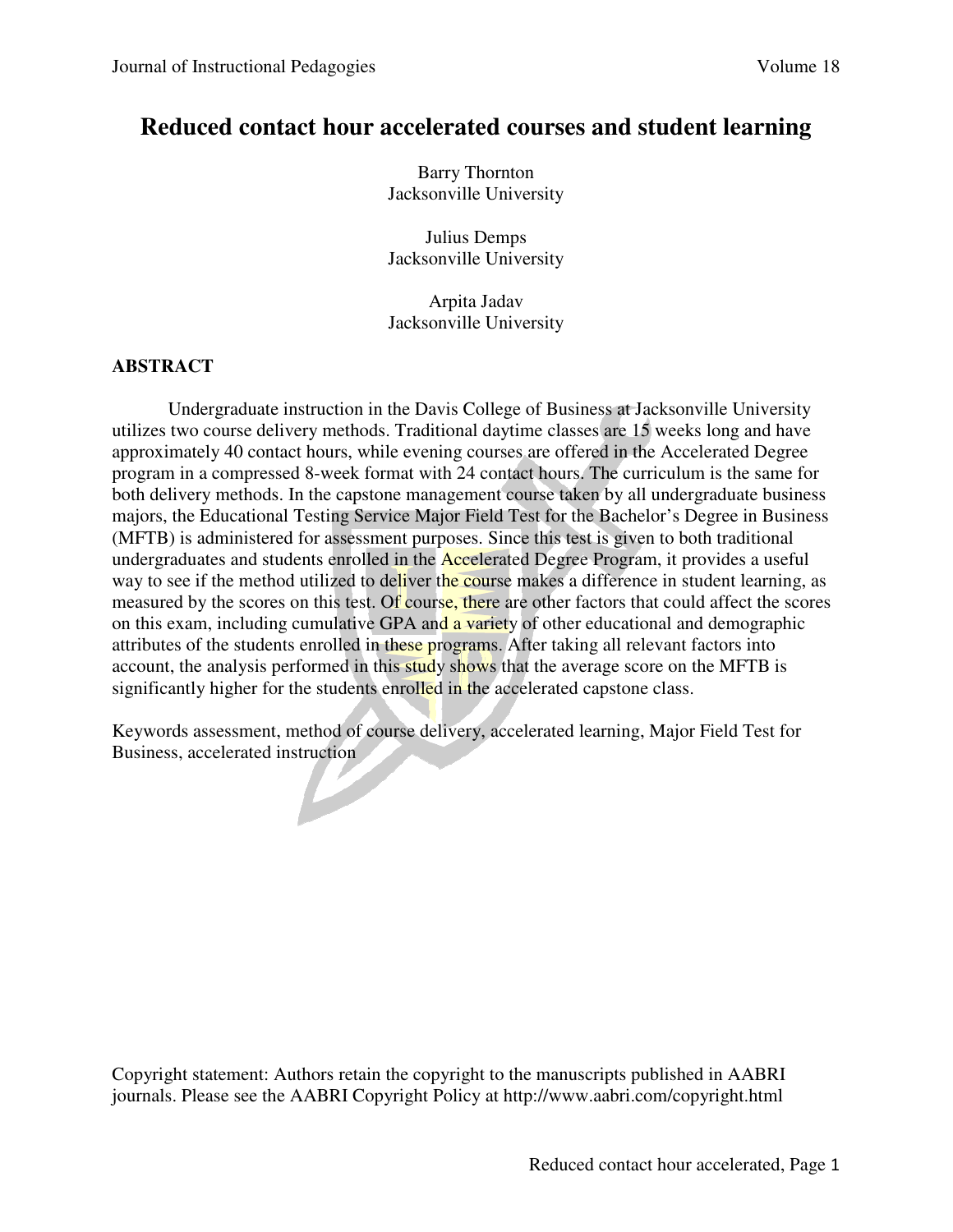#### **INTRODUCTION**

In addition to a traditional 15-week instruction period, many schools, including Jacksonville University (JU), offer accelerated learning opportunities. At JU, a student can earn a Bachelor's Degree in Business Administration with the traditional delivery method, or by taking classes lasting 8 weeks that are offered through the Accelerated Degree Program (ADP). The content of the course offerings in both programs is the same, with the students enrolled in the ADP expected to do more work outside the classroom. The primary difference in the two delivery methods is the amount of face-to-face contact time that students have with the instructor of the course. In the traditional 15 week courses, student have approximately 40 hours of face-toface contact time with their instructor. In the 8 week accelerated courses, that face-to-face contact time is reduced to 24 hours.

An important question to investigate is if there is a difference in student learning by delivery method. It is possible to examine this issue by looking at the results on the Educational Testing Service Major Field Test for the Bachelor's Degree in Business (MFTB). Since JU's Davis College of Business is accredited by the Association for the Advancement of Colleges and Schools of Business, every year this test is administered to a sample of JU business majors enrolled in the capstone management course for assessment purposes. Thus, this test provides a useful tool for exploring the question of interest.

#### **LITERATURE REVIEW**

There is no shortage of research that examines the relationship between student learning and the method used to deliver instruction. For example, much research is devoted to comparing outcomes between online and traditional, face-to-face delivery methods. However, these studies may not be relevant for addressing the topic of interest in this research. The two important characteristics in the alternative delivery system under investigation in this paper are a shorter course length (8 weeks versus 15 weeks) coupled with reduced face-to-face contact hours with the professor teaching the class (24 hours versus approximately 40 hours).

In previous research involving delivery methods with at least one of the attributes mentioned above, there is substantial agreement that there is either no significant difference in student learning by delivery method, or a small positive increase in learning associated with accelerated classes (Banks & Faul, 2007; Austin and Gustafson, 2006; Wlodkowski and Westover, 1999). Some research has indicated that if a positive impact in learning is associated with accelerated instruction, it is short-lived and over time there is no significant difference in learning between accelerated and traditional methods of instruction (Seamon, 2004).

#### **NULL AND ALTERNATIVE HYPOTHESES**

Null Hypothesis: After controlling for the impact of other relevant variables, there is no difference in MTFB scores based on the method of delivery (traditional vs. accelerated).

Alternative Hypothesis: After controlling for the impact of other relevant variables, there is a difference in MFTB scores based on the method of delivery (traditional vs. accelerated).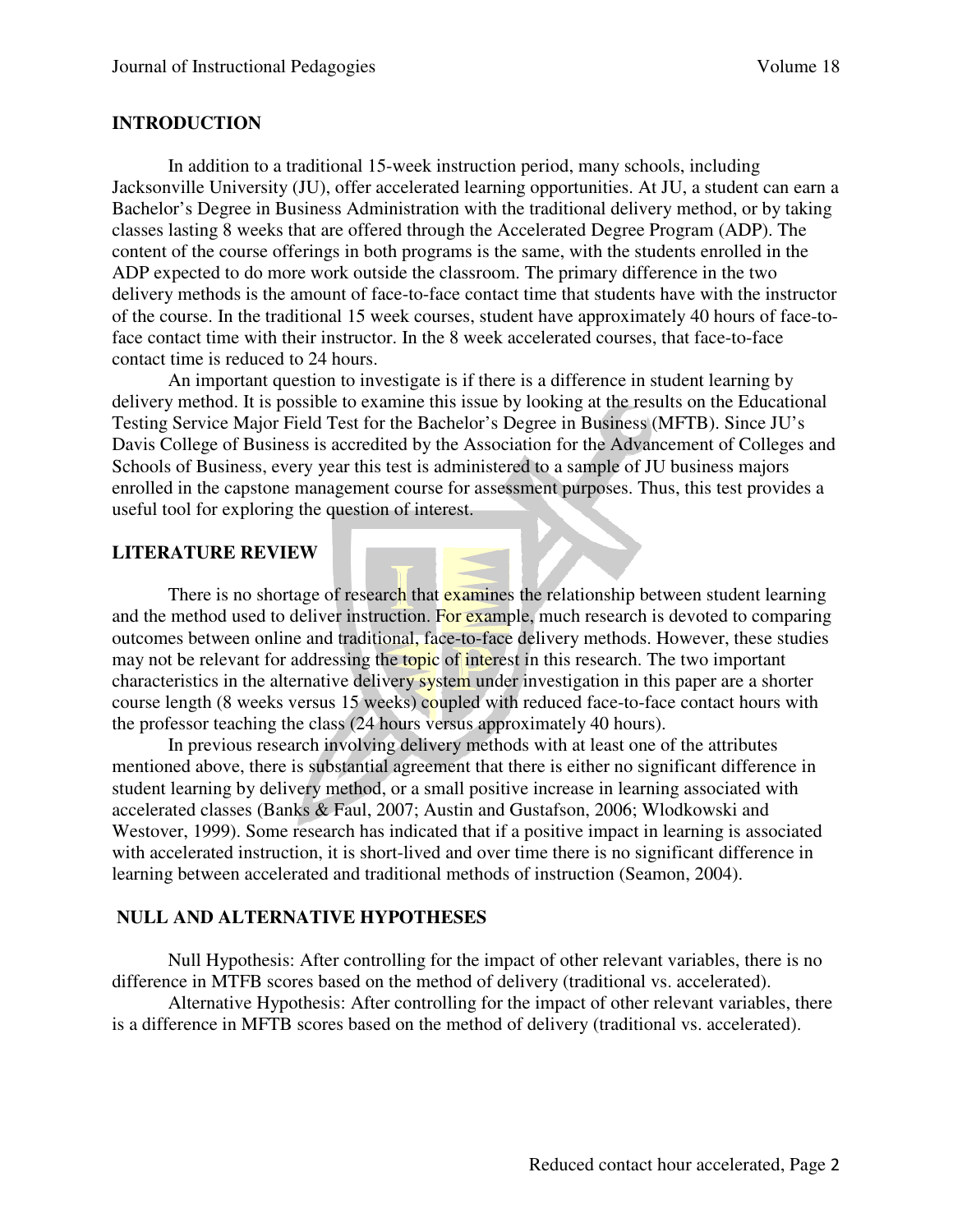#### **DATA**

After obtaining permission from the JU Institutional Review Board, MFTB scores were obtained for students enrolled in the capstone management class in both the ADP and traditional fall 2014 and spring 2015 semesters. This resulted in a sample consisting of 77 observations, with 59 students who took the capstone class during the traditional semester and 18 students who took it during the shorter ADP semester. The MFTB consists of 120 multiple choice questions in the areas of accounting, economics, management, quantitative business analysis, information systems, finance, marketing, legal and social environment, and international issues (Educational Testing Service Major Field Tests, 2016).

The Institutional Review Board also approved the collection of other information about the students in the sample. This other information includes cumulative GPA, major, minor, whether the student has more than one major, whether the student is a transfer, age, gender, and the delivery method of the capstone class (traditional or ADP). It is hypothesized that these variables are important factors in the determination of MFTB scores.

Previous research has shown cumulative GPA to be an important variable in explaining the variation in MFTB scores (Arbogast and Thornton, 2012). Likewise, the other variables in the analysis have been used in previous studies concerned with determining the variables that affect performance on the MFTB (Bycio and Allen, 2007).

It should be noted that a variable that measures the student's age is included in the analysis because of the initial purpose of the ADP. When evening courses were introduced at JU, the purpose of the program was to make it possible for older students with previous college experience to complete their degrees by taking classes at night, presumably because they had jobs that occupied their daytime hours. In fact, the mean age of the sample of students in the traditional capstone class is 23.6 years, while the mean age of the sample of students in the evening class is 37.6 years. So, if this variable was not explicitly included in the analysis, it would be impossible to distinguish between the impact of age and method of delivery on MFTB scores.

#### **METHODOLOGY**

The data was analyzed using both a two-sample t-test and multiple regression. The t-test allows for a comparison of scores between the two delivery methods that is very straightforward. Unfortunately, it has the weakness of ignoring the impact of other variables that could be important in determining these scores. In a multiple regression with MFTB score as the dependent variable, other factors theorized to affect this variable can be incorporated into the analysis. The impact of the method of delivery on MFTB scores can then be investigated by including it as a binary variable on the right-hand side of the regression equation.

#### **RESULTS**

Table 1 (located in Appendix) shows the important descriptive statistics for the MFTB results for the entire sample, the traditional delivery method, and the ADP delivery method. Without taking other factors into consideration, the average MFTB score of ADP students is 9.6 points higher than the score of traditional students. If a student enrolled in the traditional semester capstone class scored the mean for his or her group (148.3), the score would be in the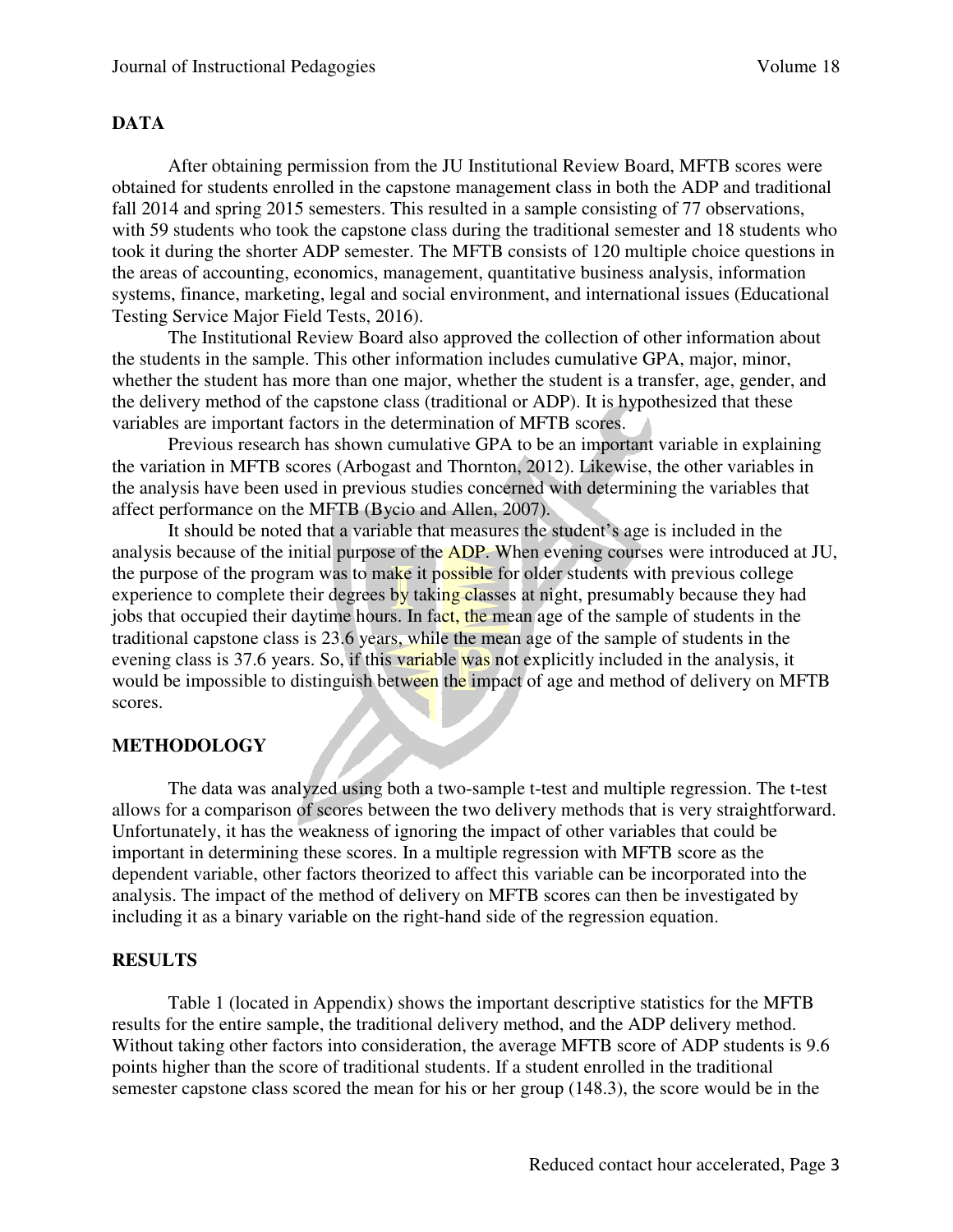38<sup>th</sup> percentile. For a student enrolled in the accelerated capstone class scoring at the mean for that group (157.9), he or she would be in the  $66<sup>th</sup>$  percentile. This is a difference of some consequence (Educational Test Service Major Field Tests, 2015).

The result of the two-sample t-test provides substantial evidence that there is a difference in the mean MFTB score between traditional and ADP students ( $t = 2.54$ , p-value = 0.013). Without considering the impact of other variables that could potentially affect MFTB scores, it appears that the shorter delivery method yields better results on this test. Potential reasons for this difference are considered in the conclusions section of this paper.

For the results of a two-sample t-test to be valid, it is assumed that the samples were drawn from normally distributed populations with equal variances. The assumption that the 2 samples come from populations with the same variance was tested with the appropriate F-test. The result of this test supports this assumption  $(F = 1.61, p-value = 0.277)$ . The assumption that the samples were drawn from normally distributed populations was tested using the Anderson-Darling test. The sample evidence indicates that this assumption is satisfied (for traditional: AD  $= 0.492$ , p-value  $= 0.211$ ; for ADP: AD  $= 0.303$ , p-value  $= 0.537$ ).

A deficiency of the two-sample t-test is that it doesn't take into consideration the influence of other variables that may play a role in determining student performance on the MFTB. Multiple regression provides a way to examine the influence of the method of course delivery on MFTB scores while considering the impact of other variables that are also thought to be important determinants of performance on the MFTB. A list of the other variables presumed to influence MFTB scores can be found in table 2 (located in Appendix).

The results of the initial regression analysis are found in table 3 (located in Appendix). This model has good explanatory power ( $F = 6.74$ , p-value = 0.0000, adjusted  $r^2 = 37.68\%$ ). Table 3 lists estimated coefficients, t-ratios, and the corresponding p-values for the independent variables in the initial model.

The result of performing regression on the initial model shows that many of the independent variables are not significantly related to the dependent variable, MFTB score. The regression procedure was repeatedly performed while dropping one independent variable at a time. The independent variable removed from the model on each step was the one with the largest p-value, or the smallest t-ratio (in absolute value). This procedure was repeated until a final model was determined. The final model only includes independent variables that have estimated regression coefficients with p-values less than ten percent. Table 4 (located in Appendix) shows which independent variable was dropped on each step, along with the p-value associated with its estimated coefficient.

The ultimate model contains only those variables that are significantly related to the dependent variable, cumulative GPA and ADP (delivery method). These p-values corresponding to the estimated coefficients on the remaining variables are all less than 10 percent. This final model has significant explanatory power ( $F = 21.28$ , p-value = 0.0000, adjusted  $r^2 = 34.8\%$ ). The results of this model are summarized in Table 5 (located in Appendix).

#### **DISCUSSION**

The results obtained are consistent with previous research showing either no significant difference between the two delivery methods, or a significantly higher score for accelerated instruction. The p-value of 0.07 for the estimated coefficient on ADP straddles the line between significant and not significant. At the more stringent 5 percent level of significance, the ADP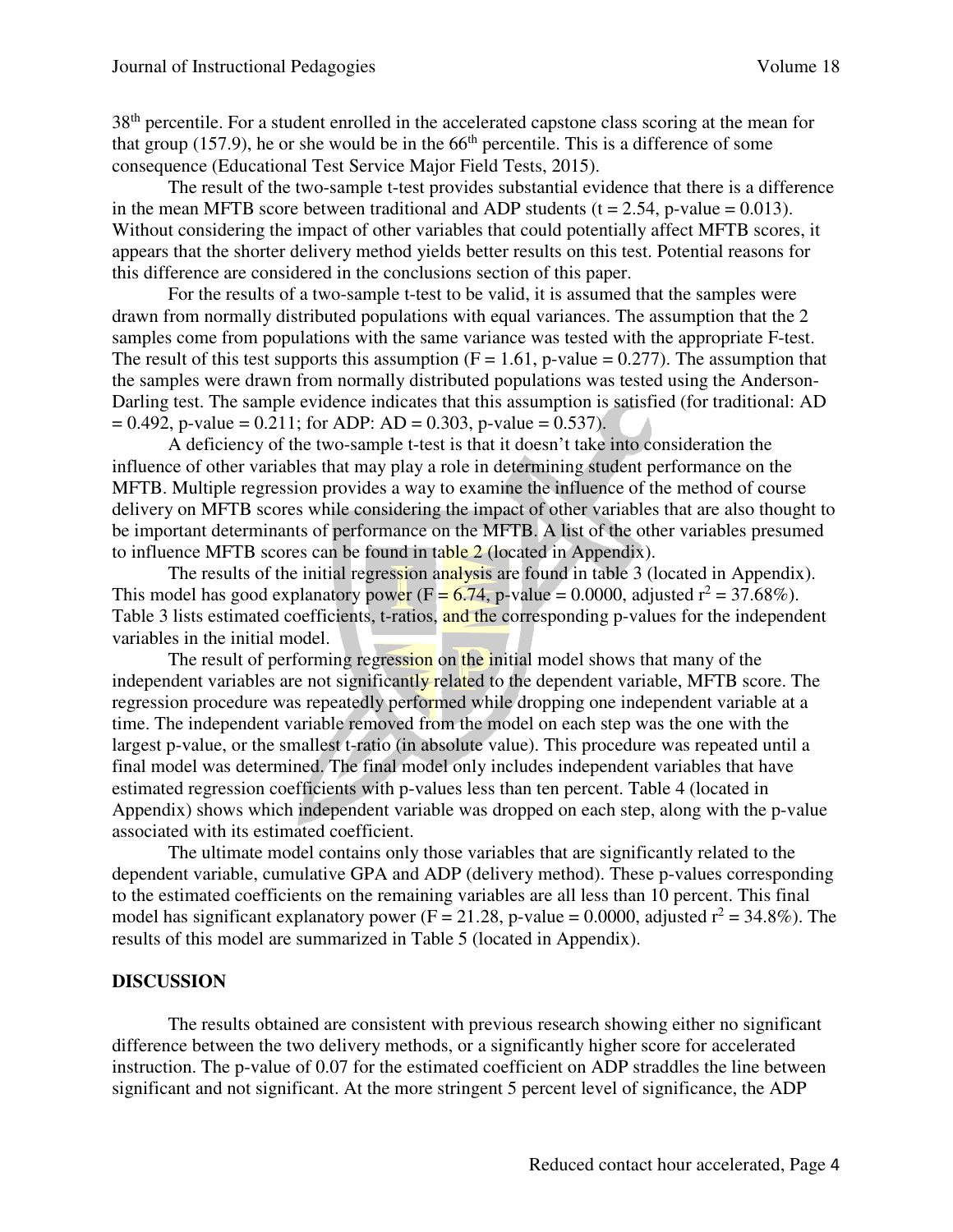variable would not be included in the final model. However, the p-value of 0.07 is very close to the 5 percent cut point, and the result is significant at the more relaxed 10 percent standard.

In other words, at the 5 percent level of significance, the appropriate decision would be "Do not reject the null hypothesis," and the conclusion would be that there is no difference in student learning, as measured by the score on the MFTB, between the two delivery methods. However, at the ten percent level of significance, the appropriate decision would be "Reject the null hypothesis," and the conclusion would be that there is a difference in student learning, as measured by score on the MFTB, between the two delivery methods. Furthermore, the evidence suggests that the accelerated learning format is superior to the traditional method of delivery, at least in the case of scores on the MFTB.

After adjusting for the impact of cumulative GPA, the difference between the ADP and traditional scores is reduced from the unadjusted 9.6 points to 6 points, as can be seen in the final regression equation  $\hat{Y} = 97 + 16.7 \cdot \text{GPA} + 6 \cdot \text{ADP}$ , where Y is used for MTBF. To put this in perspective, consider a student with a cumulative GPA of 3.0. If this student took the capstone class in the traditional format, the value of ADP would be zero and the estimated value of MTBF would be 147. In 2015, a MTBF score of 147 would be in the 35<sup>th</sup> percentile. On the other hand, if this student took the capstone class in the ADP format, the value of ADP would be one and the estimated value of MTBF would be 153, which is in the 52<sup>nd</sup> percentile. While this difference is not as profound as the unadjusted difference of 9.6 that is discussed above, it is still remarkable (Educational Testing Service Major Field Tests, 2015).

## **CONCLUSIONS AND RECOMMENDATIONS FOR FUTURE RESEARCH**

Professors who lament the move away from the traditional education model (15 or 16) week semesters, face-to-face instruction) do so because of the perceived negative impact of online or accelerated classes on learning. While the effectiveness of online classes isn't part of this research, the impact of accelerated classes on learning doesn't appear to be a cause for concern, and may in fact cause educators to consider the accelerated delivery method to be superior to the traditional.

Trying to find reasons why the accelerated delivery method may be superior to the traditional approach is an exercise in speculation. However, it is possible that providing students with more time out of the classroom translates to more study time, or that forcing professors to limit their face-to-face time with students causes them to focus on the most important and essential elements of the subject matter. It has also been theorized that students inclined to enroll in the accelerated classes could be more motivated than students who prefer traditional courses, Finally, it is also conceivable that having a shorter amount of time for a class (8 weeks vs. 15 weeks) creates a sense of urgency for students, and consequently they may increase their efforts to learn the material. However, this is just conjecture.

Regarding future research, repeating the analysis with a new sample could be helpful in determining if the method of delivery affects learning. Likewise, modifying the model by introducing new variables into the analysis may achieve the same result. Unfortunately, in research of the type that has been conducted for this paper, there is a limit to the information available on the academic, educational, and demographic attributes of students that is available from the Registrar's office or the Office of Institutional Research.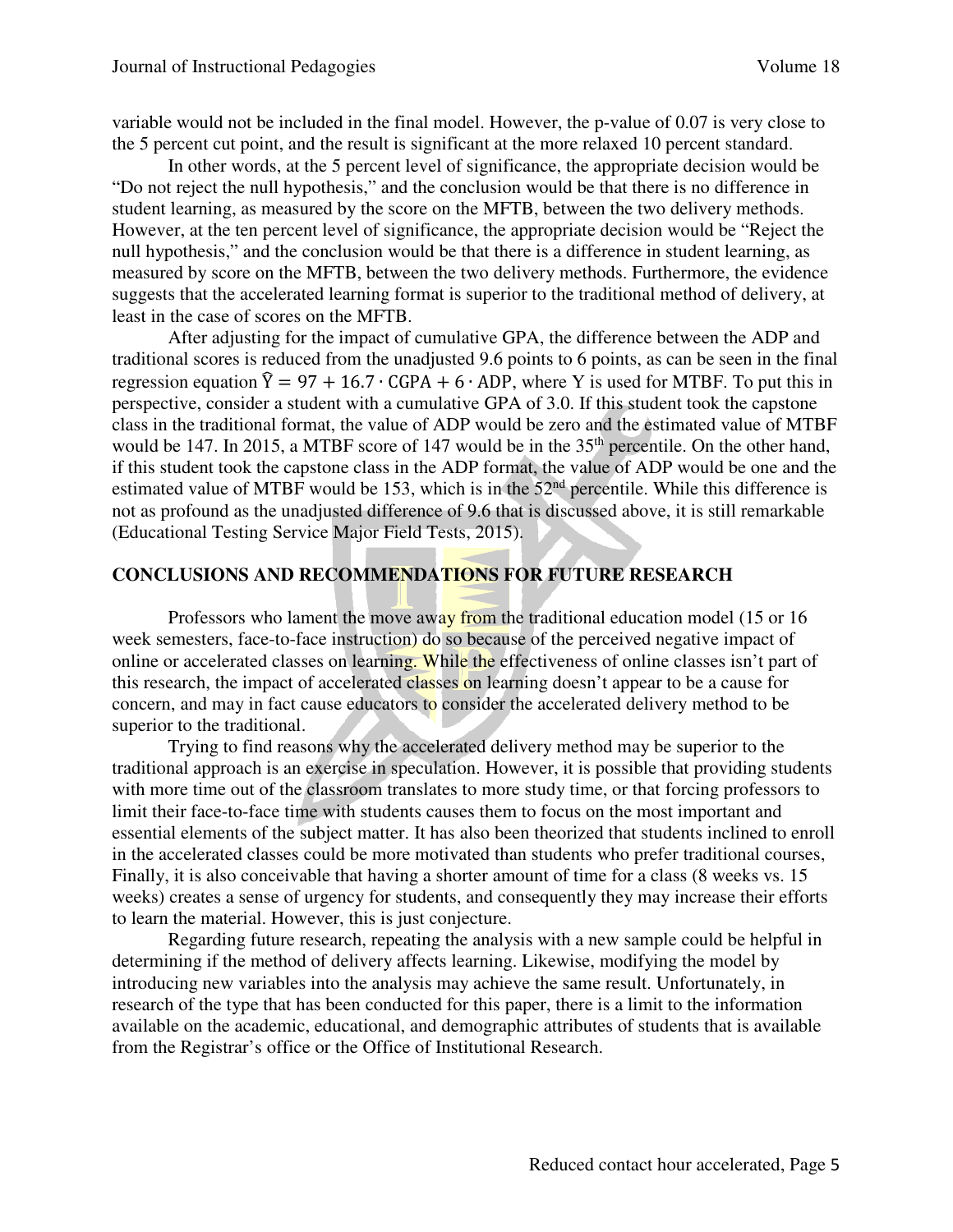#### **REFERENCES**

- Arbogast, G., & Thornton, B. (2012). Analyzing Educational Testing Service Graduate Major Field Test Results. *American Journal of Business Education, 5(5),* 531-538, doi:10.19030/abje.v5i5.7209.
- Austin, A.M., & Gustafson, L. (2006). Impact of Course Length on Student Learning, *Journal of Economics and Finance Education, 5(1),* 26-37.
- Banks, A.C., & Faul, A.C. (2007). Reduction of face-to-face contact hours in foundation research courses. *Social Work Education: The International Journal, 26(8),* 780-793, doi:10.1080/02615470601140500.
- Bycio, P., & Allen, J.S. (2007). Factors associated with performance on the Educational Testing Service (ETS) Major Field Achievement Test in Business (MFAT-B). *Journal of Education for Business, April/May,* 196-201, doi:10.3200/JOEB.82.4.196-201.
- Educational Testing Service Major Field Tests (2016). Bachelor's Degree in Business, ets.org/mft/about/content/bachelor\_business, retrieved 3 October 2016.
- Educational Testing Service Major Field Tests (2015). 2015 Major Field Test Comparative Data Guide: Major Field Test for Business, ets.org/s/mft/pdf/acdg business.pdf, retrieved 24 December 2016.
- Seamon, Marc (2004). Short- and long-term differences in instructional effectiveness between intensive and semester length courses. *Teachers College Record, 106(4),* 635-650.
- Wlodkowski, R.J. (2003). Accelerated learning in colleges and universities. *New Directions for Adult and Continuing Education, 2003(97), 5-16,* doi:10:1002/ace.84.
- Wlodkowski, R.J., & Westover, T.N. (1999). Accelerated courses as a learning format for adults. *The Canadian Journal for the Study of Adult Education, 13(1),* 1-20.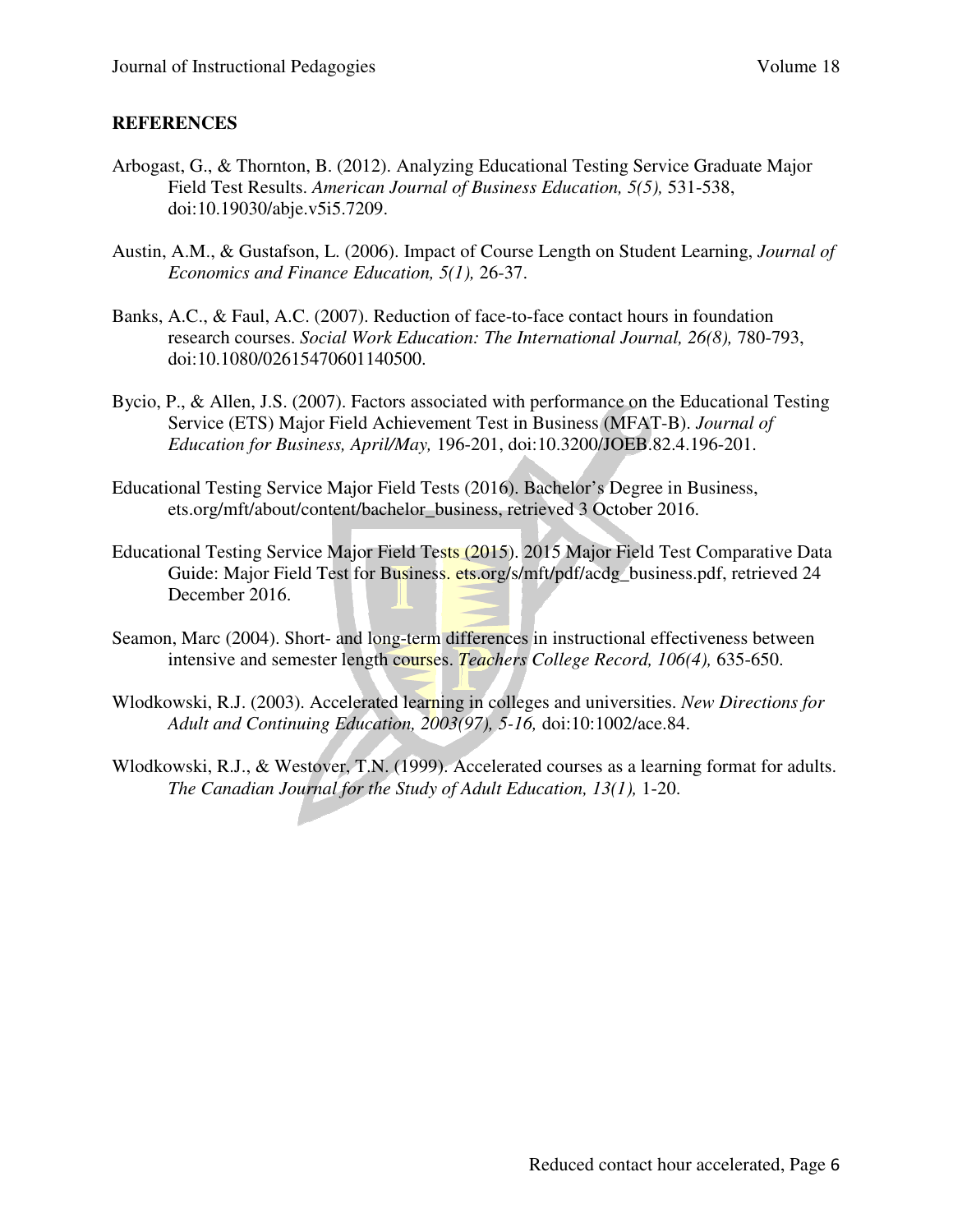# **APPENDIX**

Table 1: Descriptive Statistics for MFTB Scores (Combined, Traditional Only, ADP Only)

| <b>Statistic</b>          | Combined $(n = 77)$ | Traditional (n = 59)   ADP (n = 18) |       |
|---------------------------|---------------------|-------------------------------------|-------|
| Mean                      | 150.5               | 148.3                               | 157.9 |
| <b>Standard Deviation</b> | 14.7                | 14.8                                | 11.7  |
| Minimum                   | 121                 | 121                                 | 135   |
| Median                    | 149.0               | 146.0                               | 160.5 |
| Maximum                   | 192                 | 192                                 | 175   |

|  | Table 2: Independent Variables in the Multiple Regression Analysis |  |  |
|--|--------------------------------------------------------------------|--|--|
|  |                                                                    |  |  |
|  |                                                                    |  |  |
|  |                                                                    |  |  |

| Variable        | Description                                                                    |
|-----------------|--------------------------------------------------------------------------------|
| <b>CGPA</b>     | cumulative GPA                                                                 |
| <b>MAJOR</b>    | marketing, management, international business, business administration = $0$ , |
|                 | accounting, economics, finance $= 1$                                           |
| <b>DOUBLE</b>   | one major = 0, more than one major = 1                                         |
| <b>MINOR</b>    | no minor = 0, minor(s) = 1                                                     |
| <b>TRANSFER</b> | not a transfer = $0$ , transfer = $1$                                          |
| AGE             | age in years                                                                   |
| <b>GENDER</b>   | male = 0, female = $1$                                                         |
| ADP             | traditional = 0, $ADP = 1$                                                     |
|                 |                                                                                |

Table 3: Multiple Regression Results for the Initial Model

N

| Variable        | <b>Estimated Coefficient</b> | T-Value | P-Value |
|-----------------|------------------------------|---------|---------|
| Constant        | 89.11                        | 7.91    | 0.0000  |
| <b>CGPA</b>     | 18.046                       | 5.66    | 0.0000  |
| <b>MAJOR</b>    | 2.529                        | 0.83    | 0.4104  |
| <b>DOUBLE</b>   | 4.676                        | 1.32    | 0.1928  |
| <b>MINOR</b>    | $-4.456$                     | $-1.26$ | 0.2134  |
| <b>TRANSFER</b> | $-6.873$                     | $-1.68$ | 0.0977  |
| <b>AGE</b>      | 0.2434                       | 0.89    | 0.3740  |
| <b>GENDER</b>   | $-3.841$                     | $-1.36$ | 0.1777  |
| ADP             | 7.099                        | 1.38    | 0.1713  |